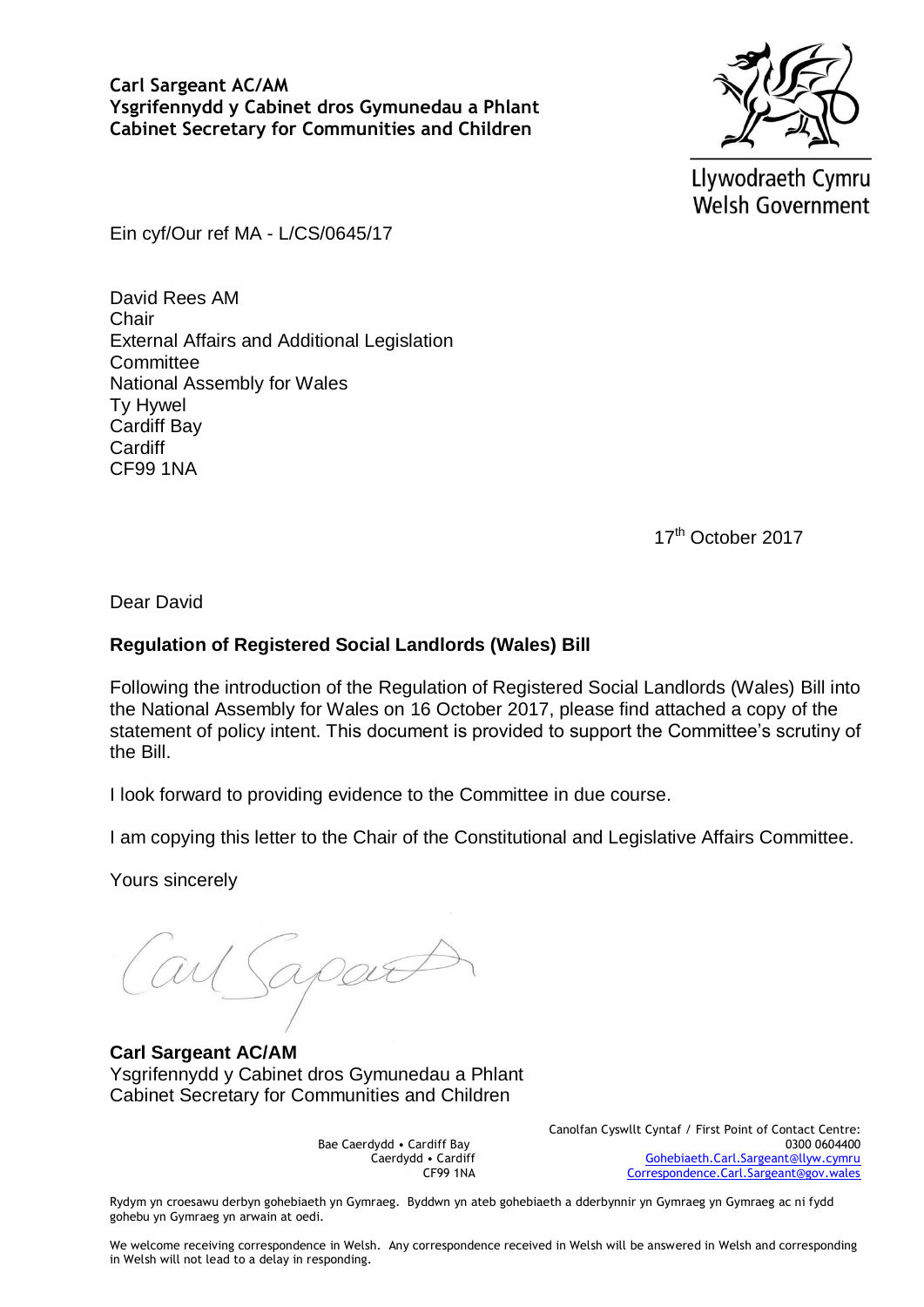## **Regulation of Registered Social Landlords (Wales) Bill – Statement of Policy Intent**

| <b>Section</b>                                   | <b>Description</b>                                                                                                                                                                                                                     | <b>Policy intention</b>                                                                                                                                                                                                                    |
|--------------------------------------------------|----------------------------------------------------------------------------------------------------------------------------------------------------------------------------------------------------------------------------------------|--------------------------------------------------------------------------------------------------------------------------------------------------------------------------------------------------------------------------------------------|
| Section 5<br>Inserts new<br>paragraph 13<br>into | The Welsh Ministers may give directions about the<br>delivery, form and content of a notification given to the<br>Welsh Ministers under paragraphs 9, 11, 12 or 13<br>relating to constitutional changes of the RSL.                   | The directions will specify the types of changes which<br>RSLs must notify to the Welsh Ministers. These will<br>include restructuring, company arrangements and<br>reconstruction, dissolutions and constitutional changes.               |
| Schedule 1<br>to the<br>Housing Act<br>1996      | Directions may also include a deadline for giving a<br>notification, and may dispense with the requirement to<br>give a notification.                                                                                                  | The directions will set out the information which must be<br>provided in the notification and the time period in which it<br>must be made which will vary depending on the type of<br>notification. Notification will be retrospective.    |
|                                                  | Directions may be given generally in respect of all RSLs,<br>or in respect of particular RSLs or types of RSL, and<br>may make provision about notifications generally, or<br>about particular notifications or types of notification. | The directions will also specify the circumstances in<br>which a notification is not required.                                                                                                                                             |
| Section 14<br>Inserts new<br>section $9(3)$      | The Welsh Ministers may give directions about the<br>delivery, form and content of notification given by an<br>RSL in respect of a disposal of land.                                                                                   | The directions will specify the types of disposals and<br>transactions which RSLs must notify to the Welsh<br>Ministers. The directions will also specify the<br>circumstances in which a notification is not required.                    |
| into the<br><b>Housing Act</b><br>1996           | Directions may also include a deadline for giving<br>notification, and may dispense with the requirement to<br>give a notification.                                                                                                    | The directions will set out the information which must be<br>provided in the notification and the time period in which it<br>must be made which will vary depending on the type of<br>notification. Notification will be retrospective and |
|                                                  | Directions may be given generally in respect of all RSLs,<br>or in respect of particular RSLs or types of RSL, and<br>may make provision about notifications generally, or<br>about particular notifications or types of notification. | specified routine disposals may be provided in a periodic<br>(quarterly) return.                                                                                                                                                           |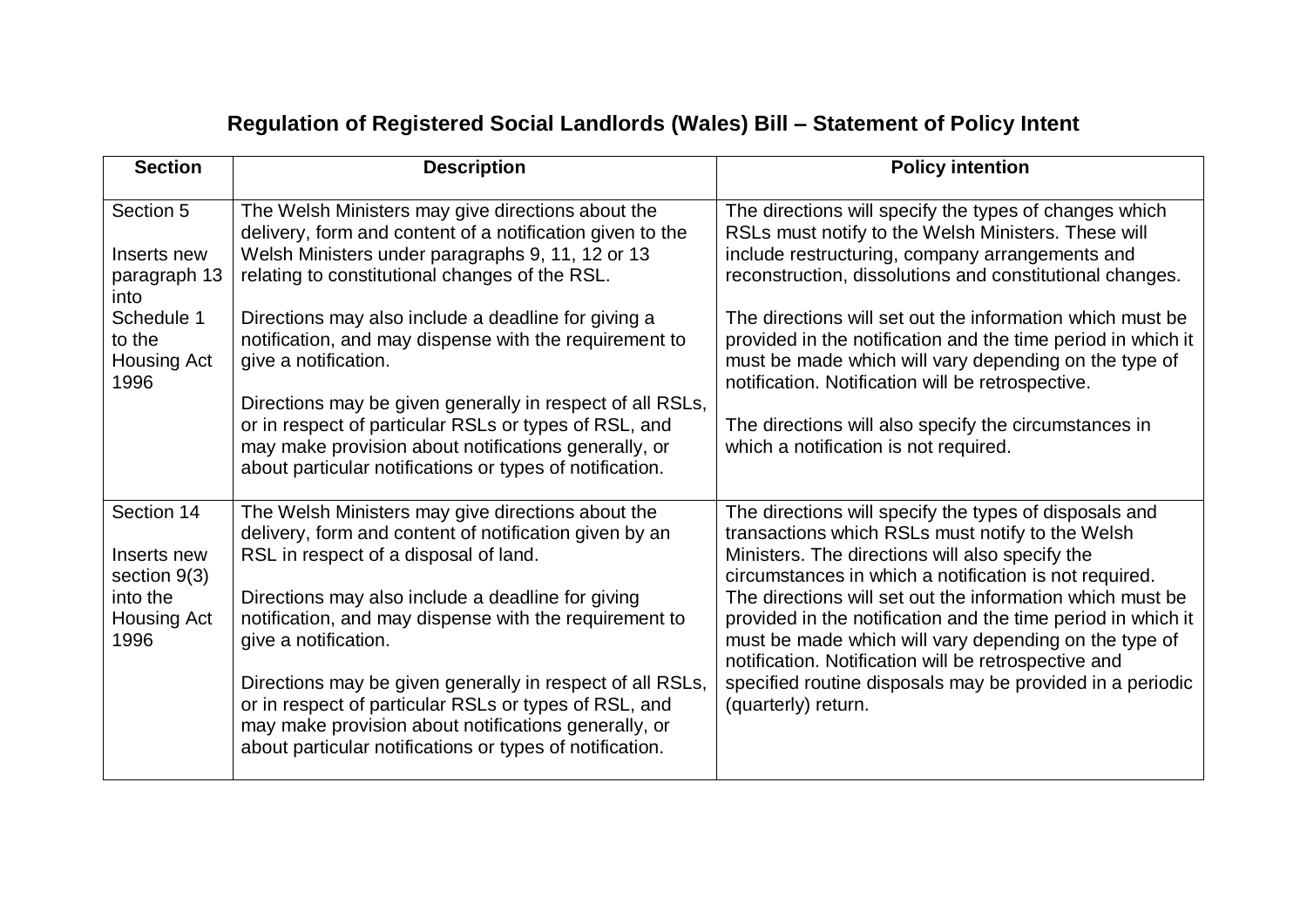| <b>Section</b> | <b>Description</b>                                                                                                                                                                                                                                                                                                                                      | <b>Policy intention</b>                                                                                                                                                                                                                                                                                             |
|----------------|---------------------------------------------------------------------------------------------------------------------------------------------------------------------------------------------------------------------------------------------------------------------------------------------------------------------------------------------------------|---------------------------------------------------------------------------------------------------------------------------------------------------------------------------------------------------------------------------------------------------------------------------------------------------------------------|
| Section 18     | The Welsh Ministers may, by regulations make such<br>provision amending, repealing or revoking any<br>enactment as they consider appropriate in consequence<br>of any provision made by or under this Bill, or for the<br>purpose of giving full effect to any provision made under<br>this Bill.                                                       | This power will only be used for making changes to<br>other legislation needed in consequence of the<br>provisions of this Bill.                                                                                                                                                                                    |
| Section 19     | The Welsh Ministers may, by order, provide for<br>provisions of the Bill to come into force on a day<br>appointed by the Welsh Ministers.<br>The Welsh Ministers may appoint different days for<br>different purposes and make transitional, transitory or<br>saving provision in connection with the coming into force<br>of a provision in this Bill. | The intention is for sections 7A to 7D of the Housing Act<br>1996, inserted by Schedule 1 to the Bill, to come into<br>force two months after Royal Assent. This will have the<br>effect that RSLs have six months to reduce the number<br>of local authority appointees on their boards to below the<br>24% limit. |
|                |                                                                                                                                                                                                                                                                                                                                                         | The remaining provisions in Schedule 1 relating to local<br>authority influence on RSLs will come into force six<br>months after Royal Assent.                                                                                                                                                                      |
|                |                                                                                                                                                                                                                                                                                                                                                         | The other provisions in the Bill are intended to be<br>commenced two months after Royal Assent.                                                                                                                                                                                                                     |
|                |                                                                                                                                                                                                                                                                                                                                                         | Suitable transitional provisions will be made where<br>required, for example there will be transitional<br>arrangements to direct the use of the sums in the<br>disposal proceeds fund and specify a time limit for their<br>use until abolition of the requirement.                                                |